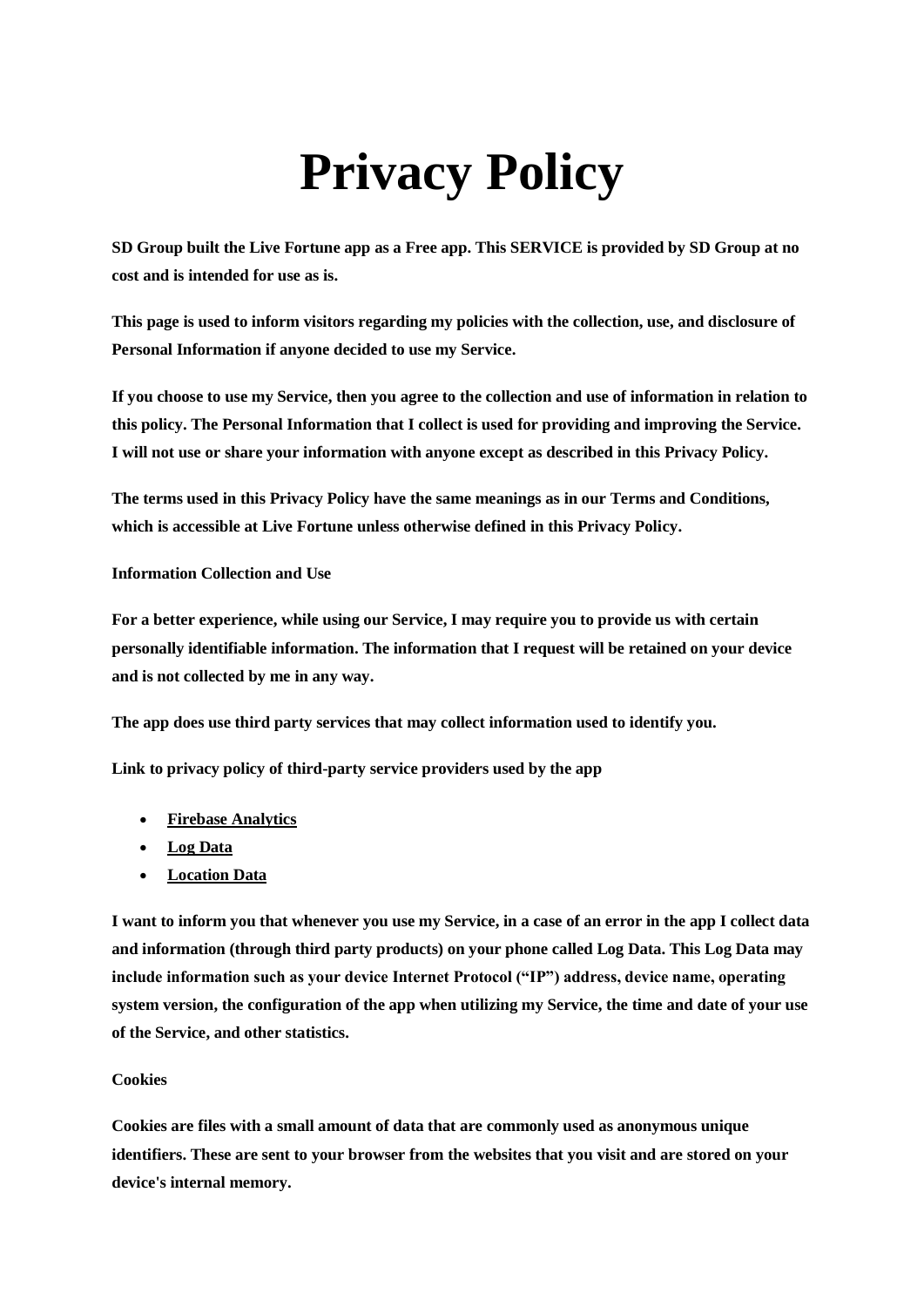**This Service does not use these "cookies" explicitly. However, the app may use third party code and libraries that use "cookies" to collect information and improve their services. You have the option to either accept or refuse these cookies and know when a cookie is being sent to your device. If you choose to refuse our cookies, you may not be able to use some portions of this Service.**

#### **Service Providers**

**I may employ third-party companies and individuals due to the following reasons:**

- **To facilitate our Service;**
- **To provide the Service on our behalf;**
- **To perform Service-related services; or**
- **To assist us in analysing how our Service is used.**

**I want to inform users of this Service that these third parties have access to your Personal Information. The reason is to perform the tasks assigned to them on our behalf. However, they are obligated not to disclose or use the information for any other purpose.**

#### **Security**

**I value your trust in providing us your Personal Information, thus we are striving to use commercially acceptable means of protecting it. But remember that no method of transmission over the internet, or method of electronic storage is 100% secure and reliable, and I cannot guarantee its absolute security.**

#### **Links to Other Sites**

**This Service may contain links to other sites. If you click on a third-party link, you will be directed to that site. Note that these external sites are not operated by me. Therefore, I strongly advise you to review the Privacy Policy of these websites. I have no control over and assume no responsibility for the content, privacy policies, or practices of any third-party sites or services.**

### **Children's Privacy**

**These Services do not address anyone under the age of 13. I do not knowingly collect personally identifiable information from children under 13. In the case I discover that a child under 13 has provided me with personal information, I immediately delete this from our servers. If you are a parent or guardian and you are aware that your child has provided us with personal information, please contact me so that I will be able to do necessary actions.**